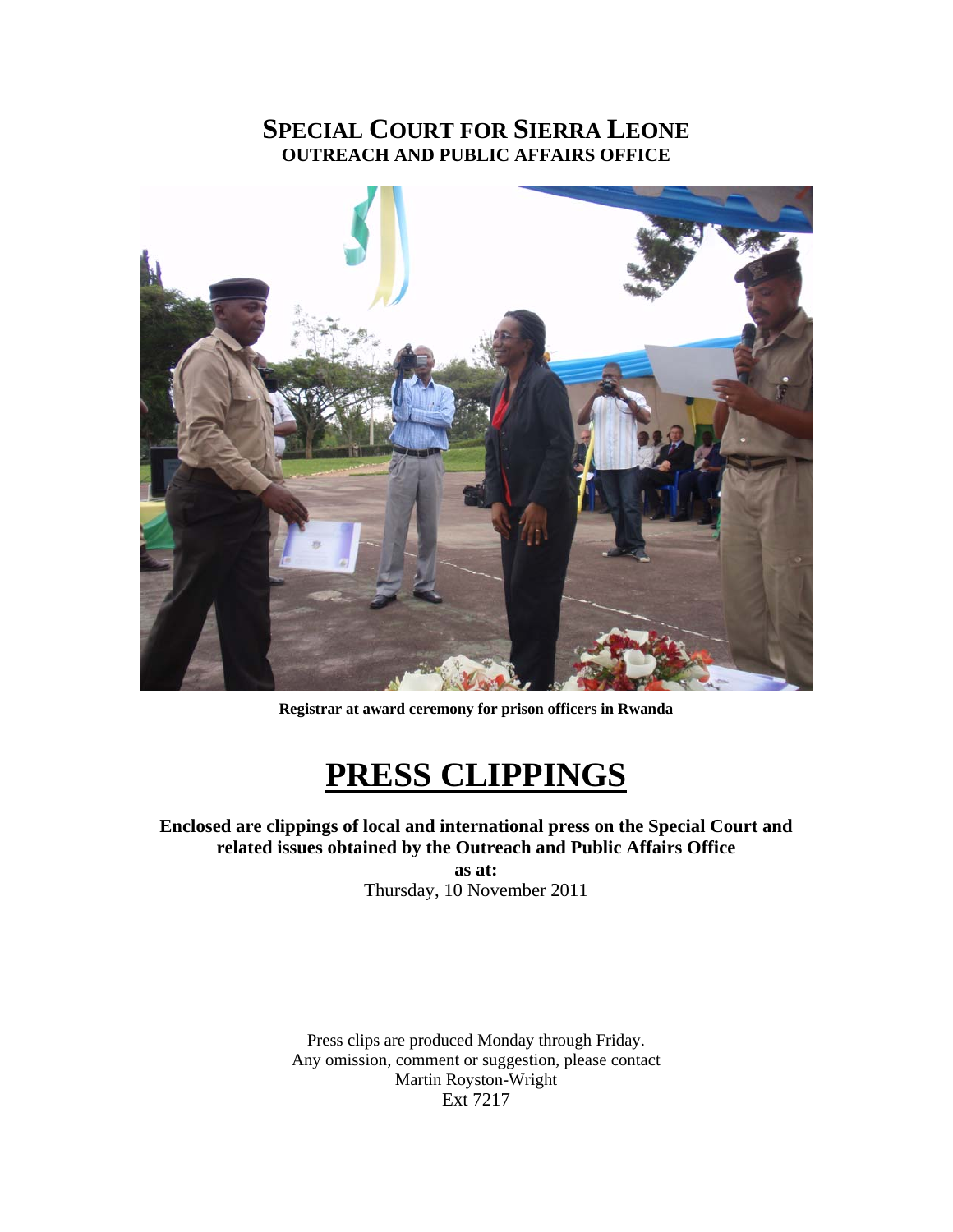| <b>Local News</b>                                                     |              |
|-----------------------------------------------------------------------|--------------|
| Sierra Leone, Rwanda Envoys Discuss Bilateral Ties / Concord Times    | Page 3       |
| Salone & Rwanda Ambassadors Discuss Bilateral Times / For di People   | Page 4       |
| <b>International News</b>                                             |              |
| Dutch to Close the Net on Old Genocide Suspects / Radio Netherlands   | Pages 5-6    |
| STL: in Absentia - the Only Way? / IJT                                | Pages 7-8    |
| ICC elections – political savvy required? / $IJT$                     | Pages $9-10$ |
| Bellemare Says in Absentia Tribunal Trials Premature / The Daily Star | Pages 11-12  |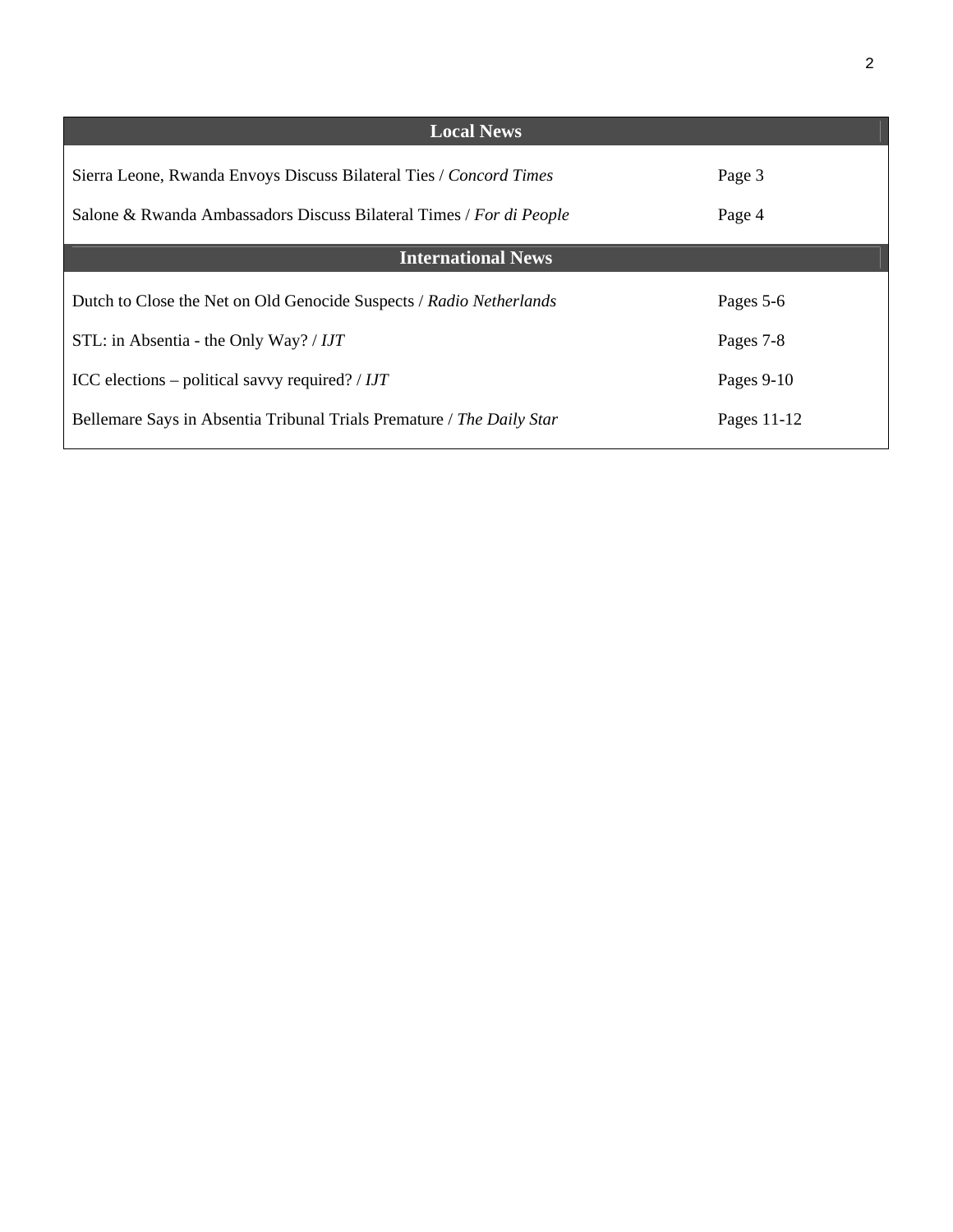# **Concord Times** Thursday, 10 November 2011



to

Sawyerr,

Sierra Leone Ambassador to tained. He added that Sierra Senegal, HE Khadijatu Bassir Leone is not the only country over the weekend at the Sierra with prisoners in Rwanda but Leone Embassy in Dakar, the prisoners were also accepted Ambassador of Rwanda to from Arusha in Tanzania for Senegal, HE Gerard Ntwari genocide crimes has discussed bilateral issues When asked by Ambassador particularly the Special Court Bassir as to how Rwanda rose for Sierra Leone with regards from a country at war to be Sierra Leone war crime con- one that has developed and victs imprisoned in Rwanda gained international recogniemphasizing that the issue tion even to the point of being and other related concerns of invited to the Commonwealth, the prisoners are entirely the Ambassador Ntwari replied: affairs of the Special Court and "It has been a long, difficult not that of the Government of and gradual process but we Sierra Leone or that of the gov-have tried and still coping. ernment of Rwanda.

was raised as a result of the cided to sacrifice and put their request made to the govern- country above self for the dement of Sierra Leone by fami-velopment of their nation." He lies of war crime convicts cur- added that both Rwandans at rently imprisoned in Rwanda home and abroad joined in the them to visit their incarcer- nation's agenda for positive countries ated relatives.

oners back to Sierra Leone.

custodian of the prisoner, they gether as it would be in the Ambassador Ntwari for his Embassy in Dakar where she sentation.

meets international standards During a courtesy call on the and prisoners' rights are main-

However, let me say this The issue of the Special Court strongly, Rwandans have de-

change. Ambassador Ntwari noted ther. Ambassador Bassir re- to reign.



Ambassador Gerard Ntwari and Ambassador Khadijatu Bassir in her office.

for provision to be made for developmental process and the interest of both post conflict visit and his country for ac- expressed similar concerns for further cepting our war crimes pris- the strengthening of bilateral strengthen their bilateral ties oners. She commended ties between the two countries The families complained that "Our aim is to strengthen bi- and exchange concrete and Rwanda for being one of the and exchange of developmen-. it is very expensive on their lateral relationship especially practical ideas on developmen- decent countries in Africa with tal ideas, trade and tourism for part to travel to Rwanda and with African countries, en- tal issues, especially on trade, a baseline infrastructural de- which Cape Verde is supreme. asked the government to inter- courage trade, tourism and democracy and as to how velopment. Also last week, Since Ambassador Bassir is vene by transferring the pris- the exchange of culture and Rwanda managed its justice Ambassador Bassir met the yet to present her credentials ideas on how to develop fur-system to allow perfect peace Ambassador of Cape Verde to to the Government of Cape Senegal, HE Francisco Pereira Verde, she urged her counterthat though Rwanda is just a quested that they work to- Ambassador Bassir thanked da Veiga at his Corniche West part to help fast track the pre-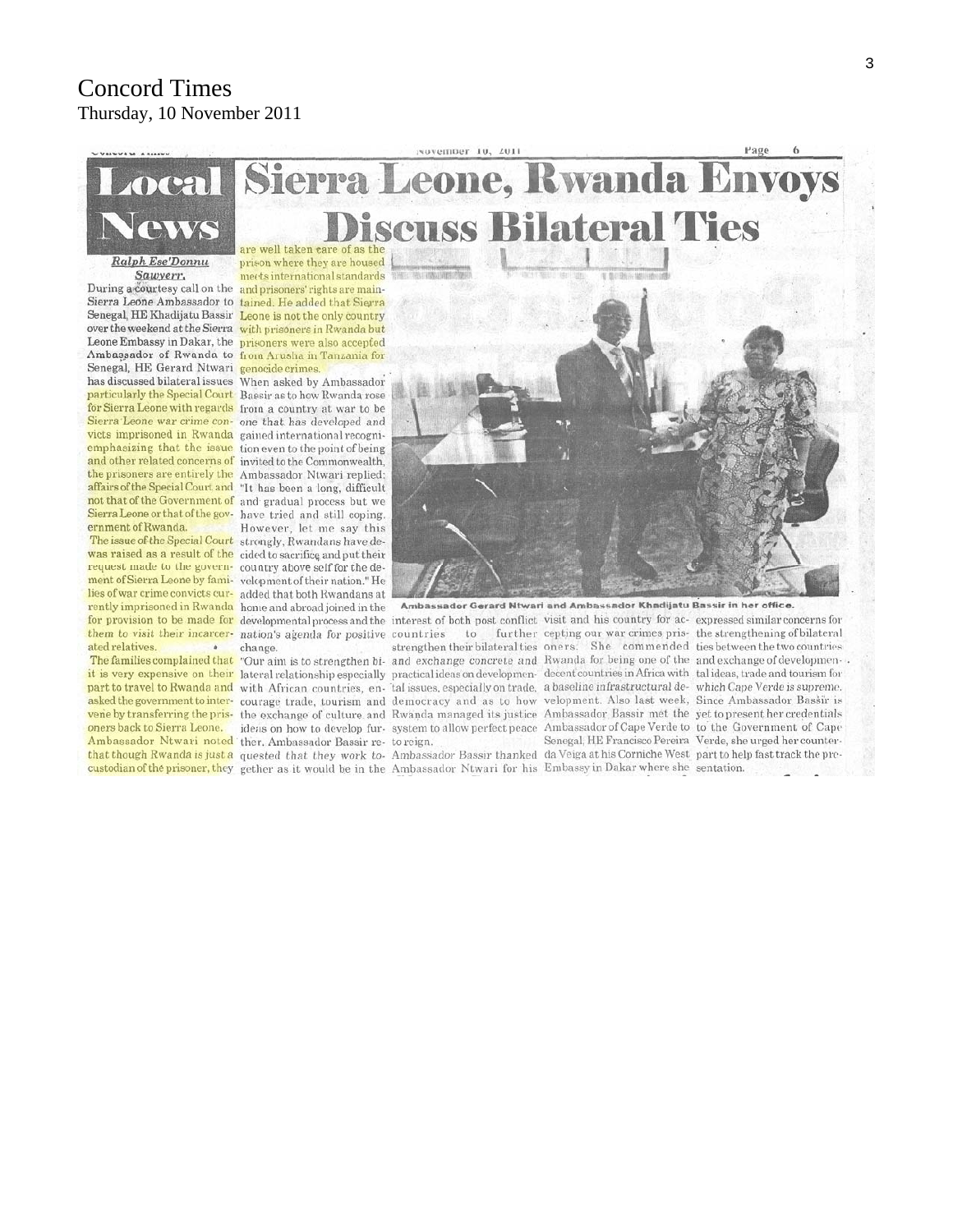# **Salone & Rwanda Ambassadors** democracy and as to how **Discuss Bilateral Ties** Rivanda has maraged their perfect peace to reign. SENEGAL: The Ambassador of Rwanda to

being invited to the Common

Wealth, Ambassador

Ntwari replied "It has been

a long, difficult and gradual

process but we have tried

and still coping. However, let

me say this strongly

Rwandans have decided to

sacrifice and put their country

above self for the

development of their nation"

According to him, both the

Diaspora that is part of their

developmental process and

the nation's agenda for

positive change had

contributed in taking them so

far. "Our aim is to strengthen

bilateral relationship

especially with African

countries, encourage trade,

tourism and the exchange of

culture and ideas on how to

Ambassador Khadijatu

Bassir requested that they

work together, as it would

be in the interest of both post

conflict countries, to further

strengthen their bilateral ties

and exchanged concrete

and practical ideas on

developmental issues.

especially on trade,

develop further.

Senegal H.E. Gerard Ntwari has during a courtesy call on H.E. The Sierra Leone Ambassador to Senegal Khadijatu Bassir. discussed bilateral issues on which delved on among others, the issue of "The Special **Court of Sierra Leone with regards Sierra** Leone war crimes convicts imprisoned in Rwanda, emphasizing that the issue and other related concerns of the prisoners are entirely the affairs of the Special Court and not that of the Government of Sierra Leone or that of the government of Rwanda.

The meeting took place overthe weekendat The Sierra Leone Embassy in down town Dakar. The issue of the Special Court was raised, as a result of the request made to the government of Sierra Leone by families of Siema Leone's War Crimes Convicts. imprisoned in Rwanda for provision to be made for them (family members) to visit their imprisoned relatives in Rwanda.

They complained that it is very expensive on their part to meet travelling cost and asked of the government to interveneard/have/hemtransferred to Sierra Leone.

Ambassador Gerard Ntwari, noted that even Rwanda is just and merely acustodian of the prisoners. He said that they are well taken care of as the prison has accepted international standards, where prisoner's rights are maintained. He informed that Rwanda has also accepted prisoners from Arusha in Tanzania for genocide crimes

When asked by Ambassador Khadijatu Bassir, as to how they have come so far from a country at war to one that have of late developed and gained international recognition, even to the point of

Ambassador Bassir thanked Ambassador Ntwari for his visit and his country for accepting our war crimes prisoners. She commended Rwanda for being one of the decent countries in Africa with a baseline infrastructural development.

Both The Embassies of Sierra Leone and that of Rwanda were opened in Senegal this year. Rwanda speaks both English and Frenchas official languages, Also last week Ambassador Bassirmet the Ambassador of Cape Verde to Senegal, H.E. Ambassador Francisco Pereira da Veiga, at his Comiche West Embassy in Dakar, where she expressed similar concerns for the strengthening of bilateral ties between the two countries and exchange of developmental ideas, trade and tourism for which Cape Verde is supreme. Ambassador Bassir is yet to present her credentials to the Government of Cape Verde. She has asked her counterpart to do all in his power to fast track the presentation.. Accompanying Ambassador Bassir was the Head of Chancery Sahr Johnny.by-Ralph Ese'Donnu Sawyerr, Information Attaché, Embassy of The Republic of Sierra Leone, in Senegal, The Gambia, Mauritania. Cape Verde and Morocco.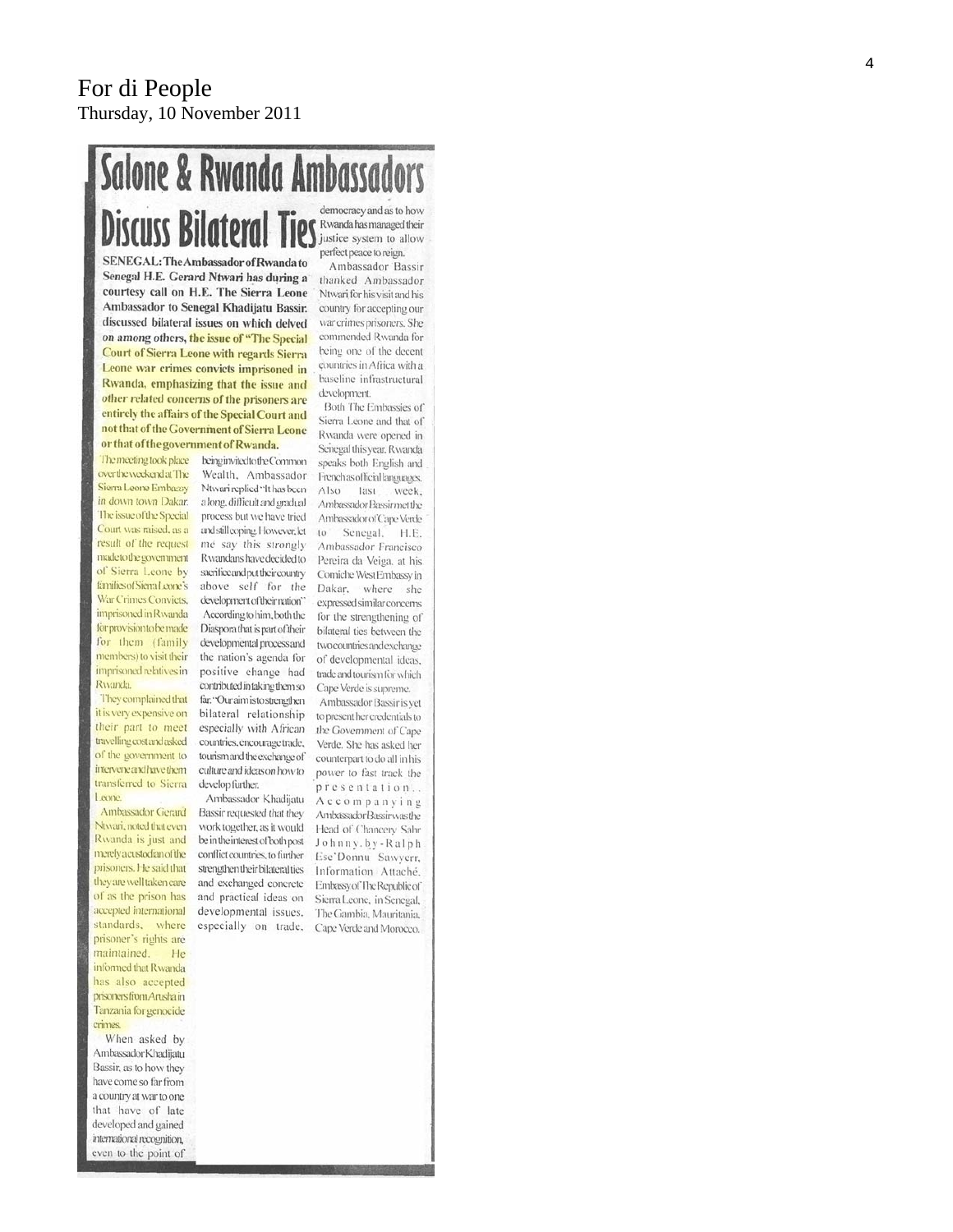# **Dutch to close the net on old genocide suspects**

By Thijs Bouwknegt (RNW)

The Netherlands is striving to close the net on old genocide cases and alleged mass killers. The Dutch parliament on Thursday approved a bill that will extend the possibility of detecting and prosecuting genocide. The bill - which will now go to the Senate - allows the Netherlands to better address genocide and war crimes suspects retroactively and to work closer with international criminal courts. The proposed bill stipulates that cases dating back as far as 1966 could be dealt with.

At present, the Netherlands has sufficient jurisdiction to prosecute foreigners suspected of international crimes, including genocide. But that law applies only to crimes committed after 1 October 2003. For older cases, the Dutch Genocide Convention Implementation Act applies, whose jurisdiction is limited.

This has attracted hundreds of people accused of serious atrocities to settle in the Netherlands in the belief that they would be protected from legal action. It has given the Netherlands an image as a safe haven for such people.

# **Dutch citizens**

Up to now, prosecution is only possible if the crime of genocide was committed by or against a Dutch citizen. This means in the case of the genocide in Rwanda (1994), Srebrenica (1995) and Cambodia (1975-79), Dutch prosecutors are not able to bring a charge genocide, the most serious crime under international law.

Instead, they are forced to submit alternative charges of war crimes or torture, as was the case in the trial against Rwandan asylum seeker Joseph Mpambara. The Dutch district court in The Hague sentenced him to life imprisonment in July for war crimes during the genocide. Therefore, the Dutch ministry of justice wants to expand the International Crimes Act. In this way genocide dating as far back as the entry into force of the Genocide Convention Implementation Act in the Netherlands - 18 September 1966 - would be covered:

"It is unacceptable that an alien who is otherwise guilty of genocide is immune from prosecution, because the Netherlands, before the time of the crime, had no jurisdiction. This sends an undesirable signal to victims and their families," said former Minister for Justice, Ernst Hirsch Ballin when he proposed the amendments. However, he stressed that he would be cautious in granting retroactive effect. Under the new law, an accused person who is on Dutch territory can be arrested, and that includes suspects who are in transit via Schiphol airport.

The new measure comes as Dutch prosecutors and the special investigation team on international crimes expect more old criminal cases in the coming years. The majority of these cases deal with refugees suspected of international crimes, so-called F-1 cases. Examples include the Rwandan massacres, the wars in Afghanistan in 1978-1992 and, in particular, the conflict in the former Yugoslavia.

# **Cooperation with international courts**

The new bill also regulates the extradition of genocide and war crimes suspects to other countries and international courts. Because of the Netherlands' responsibility as the host of international courts, the government finds it desirable that all international extraditions are possible to countries and other international courts for crimes defined in the Dutch International Crimes Act and the Rome Statute that governs the ICC.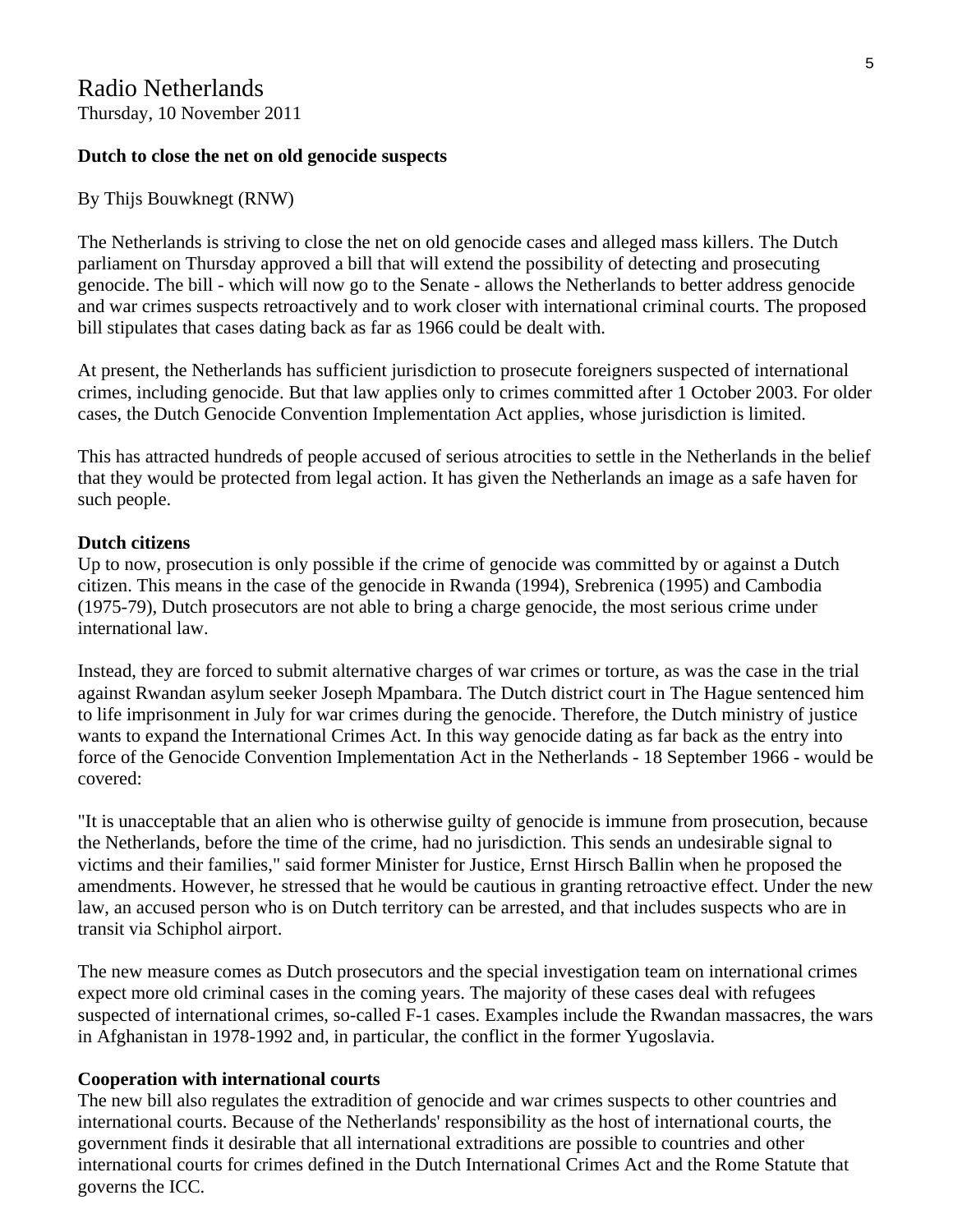Furthermore, the bill contains a provision allowing Dutch courts to take over cases from international criminal tribunals. Under the existing law, it is not possible to try those accused before the UN tribunals for the former Yugoslavia (ICTY) and Rwanda (ICTR), the International Criminal Court (ICC), the Special Court for Sierra Leone (SCSL) or the Special Tribunal for Lebanon (STL).

The ability of international courts to prosecute suspects of international crimes and justice, is not unlimited. Because of the limited mandate and temporary nature of international courts they focus primarily on the prosecution of their high level suspects. One major consequence of the new genocide law is that persons suspected of lesser crimes can now be left or transferred to the Dutch authorities.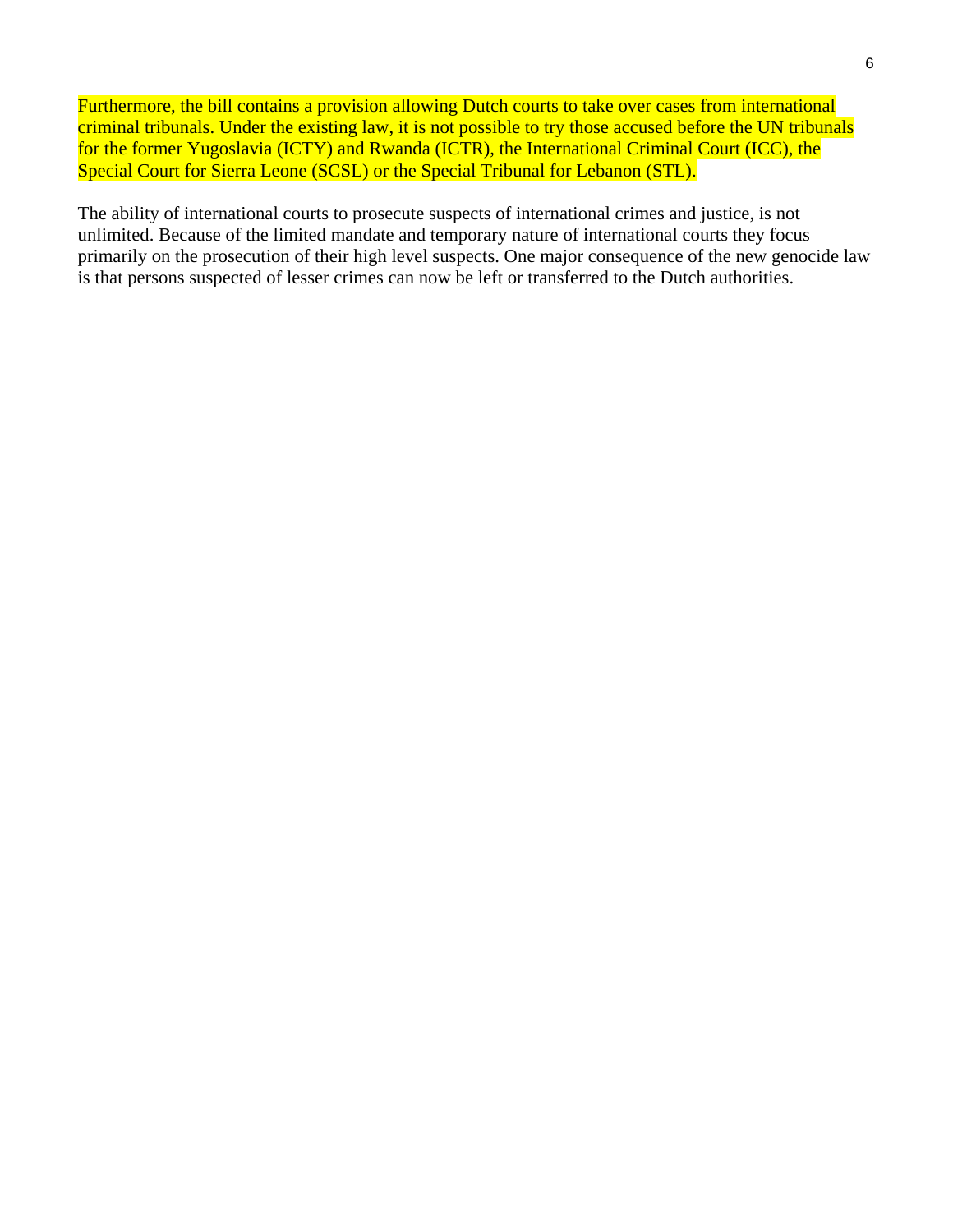# International Justice Tribune

Thursday, 3 November 2011

#### **STL: in absentia - the only way?**

The first hearing on trials in absentia under international law will take place before the UN-backed Special Tribunal for Lebanon on November 11. The defence and the prosecution will present arguments on moving into absentia proceedings.

The STL is the anomaly in the family of international courts. Its Statute is the only one that permits trials in absentia. This marks a significant departure from current practice and procedure in relation to international law. But there is no convincing justification for this yet, say experts.

By Geraldine Coughlan in The Hague

#### **Unprecedented**

In absentia - the Latin term for 'in the absence' implies the violation of a suspect's right to be present at his own hearing. Conviction of a person in absentia is considered a violation of 'natural justice'. Now, this begs the philosophical question - what is natural about being put on trial when you're not there? Firstly, Article 22 of the STL Statute doesn't just allow trials in absentia. It makes them mandatory – providing certain threshold steps have been satisfied.

Article 22 is a "recently re-discovered international modality with its roots in the 1945 Nuremberg Charter, which also allowed for trials where the accused had not been detained," finds British lawyer Wayne Jordash.

#### **Reasonable steps**

The crucial issue for the Lebanon Tribunal [1] is whether 'all reasonable steps' required by Article 22, have been taken to fully inform the four suspects about the cases against them. Although wanted posters are on display and media messages urging them to surrender are circulating around Lebanon and Syria, it is unclear as to where the fugitives are and whether they are aware of what's going on in The Hague. Sceptics glean no reassurance from lessons learned by the ICTY and the ICC. Neither court allows trials in absentia.

#### **Widespread support**

There was widespread support for trials in absentia when the ICTY was created in 1993. There was concerted doubt that all those indicted would face international justice in The Hague. Particularly the highest-profile suspects such as Milosevic, Karadzic and Mladic. There were real concerns that the lack of defendants would 'emasculate' the fledgling court as a bona fide institution.

But the clamour for in absentia trials was resisted by former UN Secretary-General Boutros Boutros Ghali in his report to the UN Security Council. Until the accused is physically present, a trial should not begin, he asserted. "There is widespread perception that trials in absentia should not be provided for in the statute as this would not be consistent with Article 14 of the International Covenant on Civil and Political Rights, which provides that the accused shall be entitled to be tried in his presence," he said.

#### **ICC permits**

Although it does not allow trials in absentia, the ICC - the world's first permanent criminal court - does provide for confirmation of charges in absentia. Article 61 of the Rome Statute states that "the Pre-Trial Chamber may … hold a hearing in the absence of the person charged to confirm the charges when the person has waived his or her right to be present or fled or cannot be found and all reasonable steps have been taken to secure his or her appearance before the Court".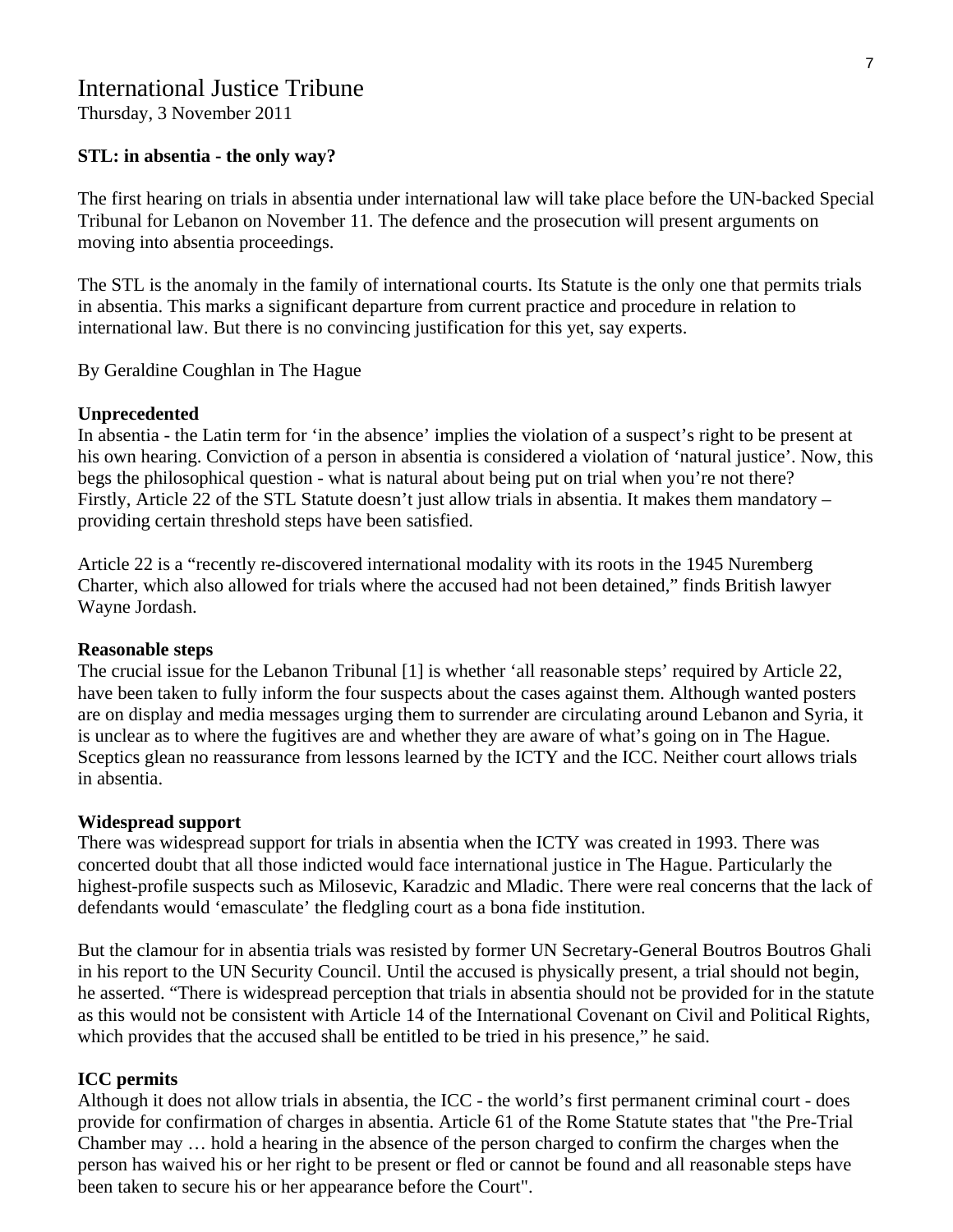Is it because all reasonable steps have not been taken to secure the appearance in The Hague of Sudanese president Omar al-Bashir, that ICC chief prosecutor Luis Moreno Ocampo is not pursuing this option? Sudan does not recognise the court and so far Bashir, wanted for genocide in Darfur, has not been arrested by neighbouring countries which are ICC member states with obligation to arrest him.

# **The real motivation**

Article 22 allows a suspect to be tried in absence if he 'has not been handed over to the Tribunal by the State authorities concerned'.

Critics claim that the STL's real motivation behind allowing trials in absentia is to address the possible refusal by Syria to hand over suspects - based on the experience from the other tribunals. But things have changed somewhat since it is Hezbollah in the spotlight today, not Syria.

This is interesting, as it makes it much more likely that the suspects have been informed of the indictments. Which would mean that trials in absentia would be fully compliant with international law. Hezbollah has indicated it will not give up its members and has been informed of the suspects. "It would seem almost inevitable therefore, that the accused have been informed. Frankly, I don't have a problem with these trials in these circumstances," says Jordash.

# **Gradual erosion**

Despite fears that the motivation to hold trials in absentia could lead to a gradual erosion of the 'natural' rights of the accused, Jordash predicts that the STL's signs are promising.

But he warns that "trials in absentia and the motivations behind them must always be scrutinised to make sure that the trials remain fair. There must be a careful balancing of the rights of the accused, the victims and the administration of justice as a whole."

Encouragingly the STL is showing signs that it is adept at balancing these considerations, adds Jordash. "In circumstances where it has become increasingly plain that the suspects are unlikely to be apprehended or surrender, it is perhaps time to fall back on the old adage – justice delayed is justice denied." Trials in absentia may be the only way.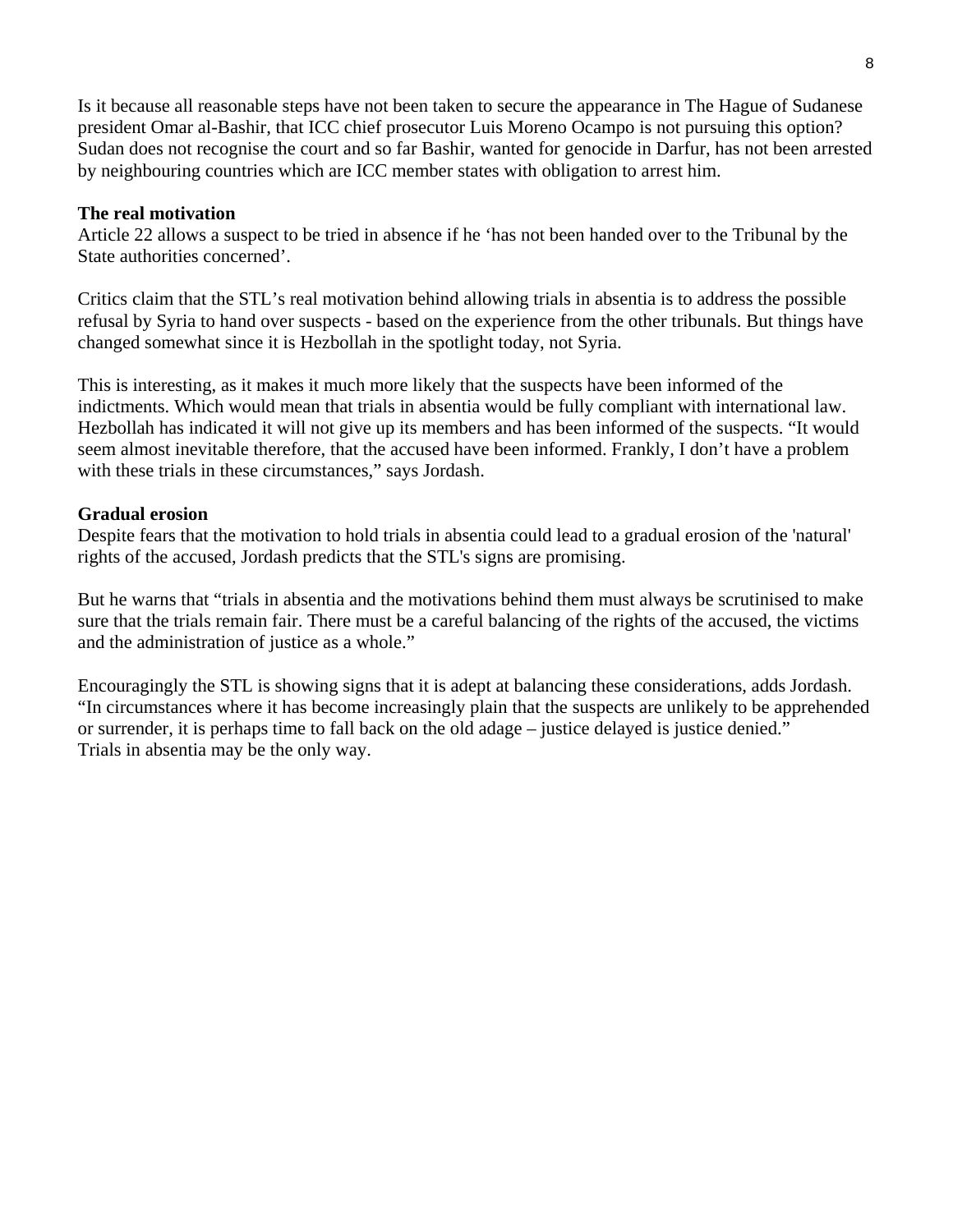# International Justice Tribune

Monday, 7 November 2011

# **ICC elections – political savvy required?**

Observers are urging ICC members to avoid the pitfall of politics when choosing a replacement for Luis Moreno Ocampo, with the December election date for a new International Criminal Court prosecutor drawing near.

#### By Lisa Clifford, London

]The race for the court's top job began in earnest on October 25 when the search committee charged with producing a short list of potential prosecutors announced its results. Included were ICC deputy prosecutor Fatou Bensouda; Andrew Cayley, the co-prosecutor at the Extraordinary Chambers in the Courts of Cambodia; Mohamed Chande Othman, the chief justice of Tanzania; and Robert Petit, counsel in the Crimes Against Humanity and War Crimes Section of the Canadian department of justice.

Interest in the post was high with 52 people on the original list of candidates, including some women, though the gender diversity wasn't as great as had been hoped, according to a report from the committee which met in New York in mid-October to interview eight candidates.

#### **Secret ballot**

Moreno Ocampo's successor is to be chosen in December at the annual meeting of the members of the ICC, the Assembly of States Parties. The ASP will attempt to elect the prosecutor either by consensus or, if that proves unsuccessful, by secret ballot requiring an absolute majority.

Though he welcomes the fact that that the short list has been made public, Amnesty International's legal advisor on international justice has "concerns" about the process that has been established to find a consensus candidate.

"The informal process risks taking the focus away from identifying the highest qualified candidate to agreeing on the most popular candidate," said Jonathan O'Donohue.

"Unless consensus can easily be found on one candidate who stands out to states parties as the most highly qualified, then a contested election should proceed to elect a prosecutor by an absolute majority of the members of the Assembly of States Parties (as provided in the Rome Statute) rather than forcing consensus."

William Pace, convenor of the Coalition for the International Criminal Court (CICC), wants more information on how the short list was developed.

"Now that the names of contenders for next prosecutor have been published, we call upon the search committee to elucidate how these candidates were identified in order to ensure full confidence in the process as well as the final selection," said Pace.

The new prosecutor will take up the job in June 2012, along with six new judges and other top court officials.

# **High moral character**

Guiding the search process was Article 42 of the Rome Statute stating that the prosecutor must be a person of "high moral character, be highly competent in and have extensive practical experience in the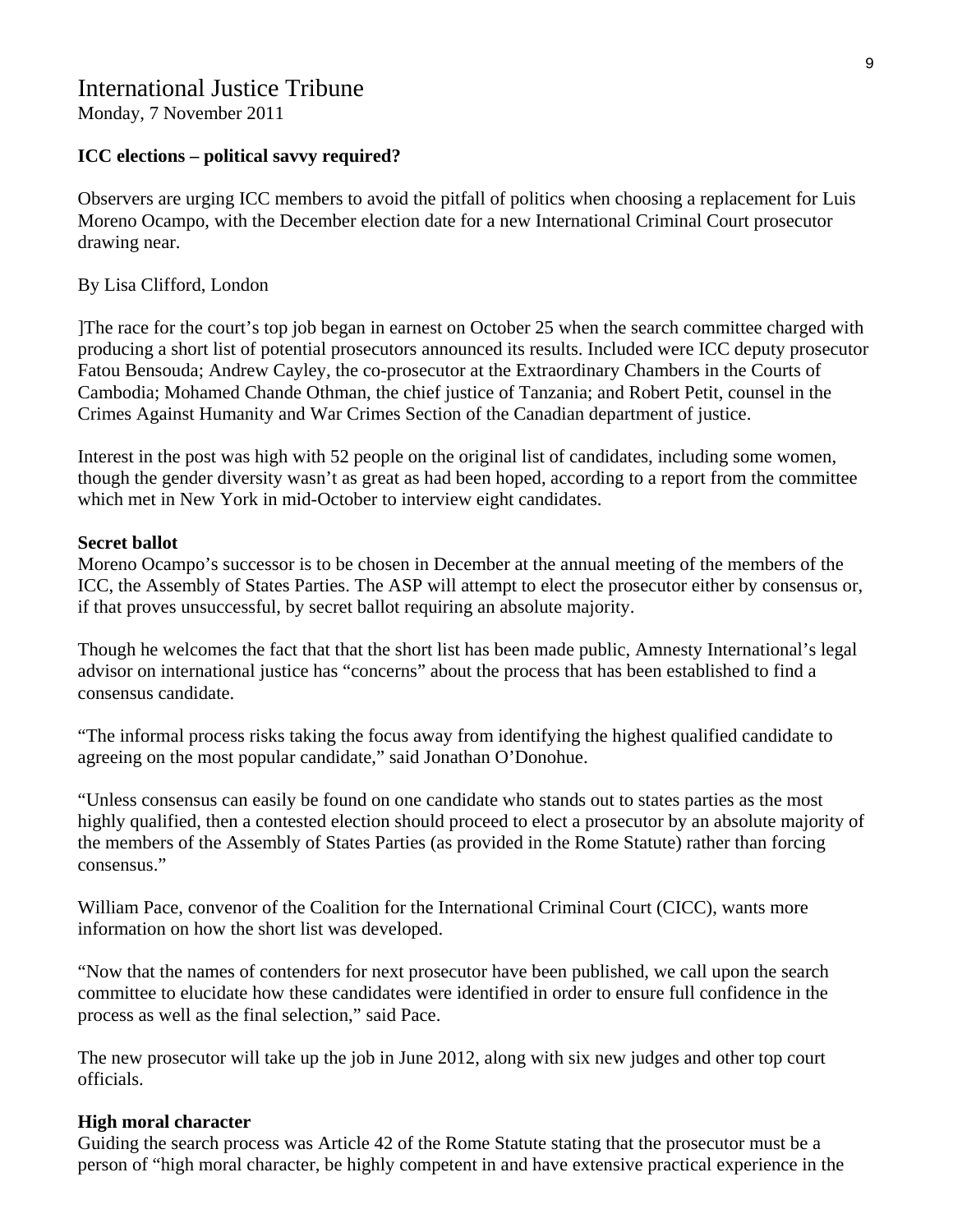prosecution or trial of criminal cases ... [and] have an excellent knowledge of and be fluent in at least one of the working languages of the court."

However, there is a fear among court observers that politics may come into play when ASP members are making the final decision.

# **African**

There has been strong pressure in some quarters for the replacement to Moreno Ocampo to be an African as the Hague-based court's entire current docket involves defendants from the continent. The newest case is from north Africa, Libya, and in early October judges granted permission for the prosecutor to look into the situation in Côte d'Ivoire.

"A chief prosecutor from Africa would help to fight some perception issues before the court such as 'the court is targeting Africa only'," said Joyce Freda Apio, coordinator of the Uganda Coalition for the International Criminal Court.

Others, however, hope that both the selection process – and the reign of the new prosecutor – will be independent and free of such political considerations.

"We need a prosecutor who is seen in the eyes of the court and the eyes of affected communities as impartial," said Chris Ongom, the coordinator of the Uganda Victims Foundation, urging the new prosecutor to avoid the pitfalls of politics.

"I see these views across Africa. They think the prosecutor should really be seen to be independent, so the prosecutor who is coming should look at the issue of impartiality, independence and non-political approach during investigations."

# **Too close**

In Uganda, in particular, accusations that he was manipulated by President Yoweri Museveni have dogged Moreno Ocampo. Speculation that the court and the Ugandan president were too close began early on at the joint press conference he held with Museveni announcing the investigation in Uganda. Victims have also complained that the ICC has focused entirely on the Lord's Resistance Army and ignored crimes committed by the Ugandan army.

Bensouda – deputy ICC prosecutor since 2004 and Gambia's former attorney general and minister of justice – is a leading candidate. She would prove less open to political manipulations than her predecessor, according to Phil Clark, a lecturer in international politics at the School of Oriental and African Studies at the University of London.

"Many African elites have found that you can do business with Ocampo," said Clark. "Sometimes he has been politically naive, and they've been able to negotiate their own terms with him. With Bensouda it is less clear that she would be open to manipulation by African leaders, because she is politically savvier in the African environment."

# **Crucial**

This changing of the guard comes at a crucial time for the ICC which has faced criticism about its slow pace, heavy focus on African war crimes and lack of completed trials.

The court's first ever case, against Thomas Lubanga from the Democratic Republic of Congo, recently concluded though no verdict has yet been delivered. The trial, which once came close to collapse and then heard allegations that prosecution witnesses had lied, lasted more than two years. Lubanga has been in custody for five.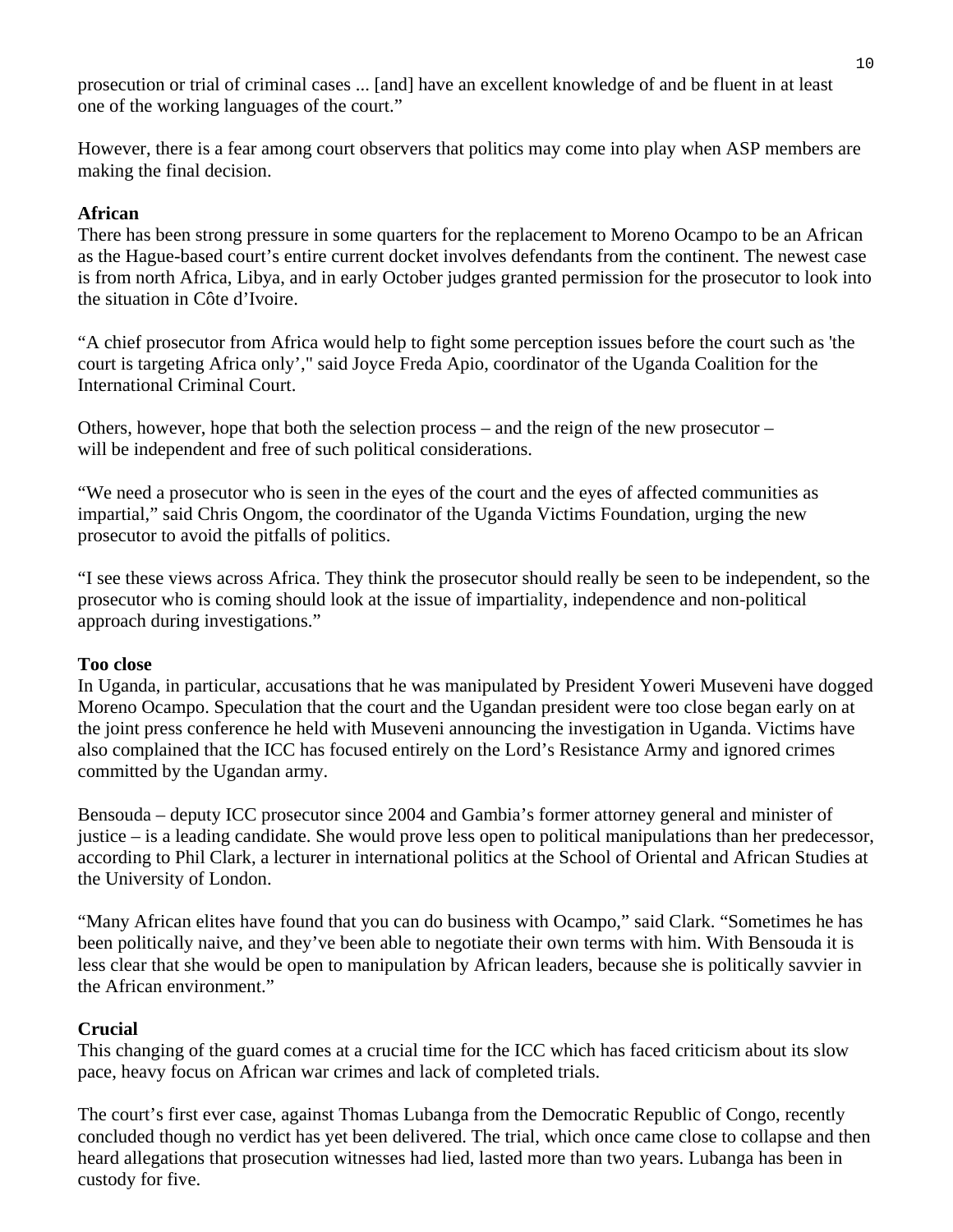# The Daily Star (Lebanon) Wednesday, 9 November 2011

**Bellemare says in absentia tribunal trials premature** 

# By [Patrick Galey](http://www.dailystar.com.lb/Patrick-Galey.ashx)



Daniel Bellemare, general prosecutor of the Special Tribunal for Lebanon. (Archive Photo/The Daily Star)

BEIRUT: The prosecutor of the Special Tribunal for Lebanon said Tuesday that it was premature to begin the in absentia trial of four Hezbollah members he accused of the 2005 assassination of statesman Rafik Hariri.

In a submission to the court ahead of a Trial Chamber hearing Friday, STL Prosecutor Daniel Bellemare said that more time was needed for Lebanese authorities to apprehend suspects.

"It is premature to initiate trial in absentia," Bellemare wrote in the document, published on the court's website Tuesday. "Not enough time has been allowed for the Lebanese authorities to affect the arrests of the four accused and not enough has been done to affect the arrests because the Lebanese authorities have either been unable or unwilling to do so."

Last month, STL Registrar Herman von Hebel asked the Trial Chamber to determine whether or not in absentia proceedings were appropriate against the accused. Friday will see prosecuting and defense counsels present their cases to decide upon the point of law and four lawyers have been appointed by the court to represent the accused for the hearing.

Bellemare argued that in absentia trials were not currently appropriate because the reasons behind the suspects' absence were unknown.

"The Trial Chamber does not have sufficient information to determine whether the accused have absconded or otherwise cannot be found … or whether the Lebanese authorities' inability to arrest and transfer them results from the failure or refusal of Lebanon to hand them over," the Canadian judge said.